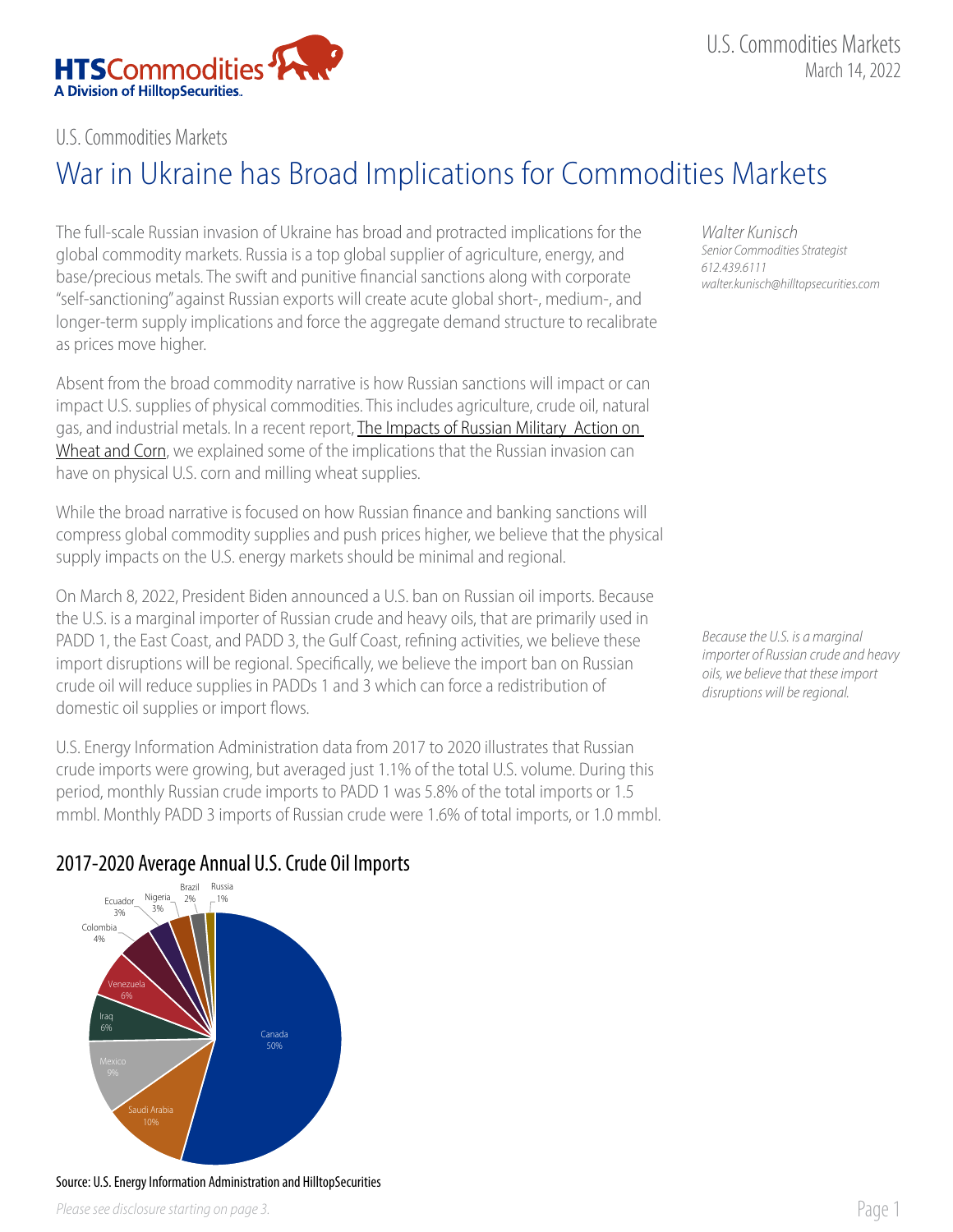While the U.S. is the world's largest user of crude oil, since 2017 China has become the largest importer of crude oil. Since 2016, Russian crude oil displaced Saudi crude to become China's largest supplier. This structural pivot is critical in helping assess the potential impacts of the domestic crude oil import paradigm. If China incrementally reduces Saudi crude imports at the expense of the less expensive yet politically costly Russian Urals crude, this redistribution could help fill supply gaps in PADDs 1 and 3.

Despite the projected incremental loss of domestic physical crude supplies, the domestic price responses have been anything but minimal and regional. While the NYMEX WTI, gasoline and heating oil futures contracts are for domestic delivery, they are inextricably linked to global supply and demand. It was fear of a Russian driven global crude oil supply shock combined with the inability of OPEC+ to meet demand, that reverberated throughout the U.S. energy complex and pushed both physical and financial prices of crude oil, gasoline, and diesel to either record levels or close to record levels.

Despite Russia being the fourth largest exporter of natural gas, the U.S. does not have any direct physical import or export exposure to Russian gas. While the recent EU energy security discourse mentions the U.S. providing material LNG exports, it is important to note that: 1. The German led dialogue is focused on proposals to build new LNG import terminals. These are not "shovel ready" projects, and there is a multi-year timeline associated with the development. 2. Because U.S. LNG export capacity is capped, we don't believe that EU gas import demand can inflict shortor medium-term supply or price shocks to the U.S. gas complex.

From aluminum to zinc, Russia is a major producer of precious and industrial metals. According to Bloomberg, the country produces 43% of the world's palladium, 14% of the platinum, 8% of the nickel and 4% of the copper. The world's largest producer of titanium is the Siberian based VSMPO-AVISMA and is controlled by an ally of President Putin. Of the above metals, the U.S. has the greatest direct economic exposure to palladium and platinum.

The largest use of palladium is in automobile catalytic converters and titanium is used in commercial and military aerospace. If imports of Russian palladium and/or titanium were to either slow or become weaponized the American automobile and aerospace industries would be directly impacted which could threaten domestic GDP. Historically, both the U.S. automobile and aerospace industries are material contributors to the nation's economy.

While it is difficult to fully capture the domestic macro-economic impacts of a palladium or titanium supply shock, we believe that if supplies of were to fall domestic non-EV vehicle and commercial aerospace production could decline which could inflict negative economic reverberations throughout the domestic economy.

*If China incrementally reduces Saudi crude imports at the expense of the less expensive yet politically costly Russian Urals crude, this redistribution could help fill supply gaps in PADDs 1 and 3.*

 *Fear of a Russian driven global crude oil supply shock combined with the inability of OPEC+ to meet demand pushed prices of crude oil, gasoline, and diesel to either record levels or close to record levels.* 

*If imports of Russian palladium and/or titanium were to either slow or become weaponized the American automobile and aerospace industries would be directly impacted which could threaten domestic GDP.*